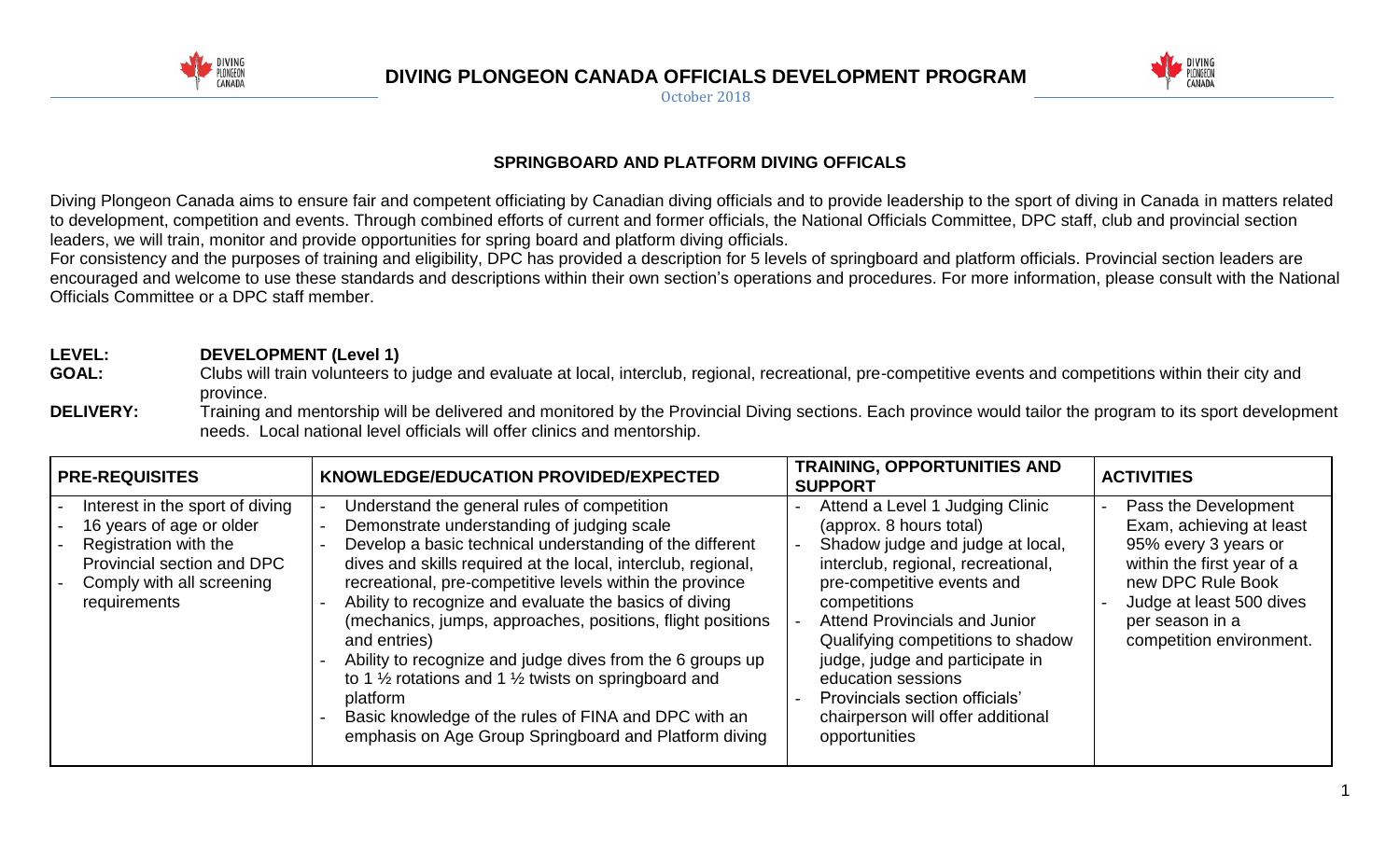

### **DIVING PLONGEON CANADA OFFICIALS DEVELOPMENT PROGRAM** October 2018



**LEVEL: PROVINCIAL (Level 2A) PATHWAY:** ACCELERATED The accelerated or "fast-tracked" pathway is for former national level divers and competitive coaches who are very familiar with the sport and have expressed an interest in judging at the national level. GOAL: Provinces will have a pool of trained, competent judges available to judge and referee events at Provincials, Junior and Senior Qualifying competitions and other inter-provincial competitions across the country.

DELIVERY: Training and mentorship will be delivered by the Provincial Diving sections with assistance from the DPC Officials Committee and the Officials Excellence Team. Each judge would receive some tailored assistance from their local club, province and a mentor judge.

| <b>I PRE-REQUISITES</b>                                                                                                                                                                                                                                                                                                                                        | KNOWLEDGE/EDUCATION PROVIDED/EXPECTED                                                                                                                                                                                                                                                                                                                                                                                                                                                                                                                                                                                                                                                                                                         | <b>TRAINING, OPPORTUNITIES AND SUPPORT</b>                                                                                                                                                                                                                                                                                                                                                                                                                                                                                                                                                                                                                                                                                               |
|----------------------------------------------------------------------------------------------------------------------------------------------------------------------------------------------------------------------------------------------------------------------------------------------------------------------------------------------------------------|-----------------------------------------------------------------------------------------------------------------------------------------------------------------------------------------------------------------------------------------------------------------------------------------------------------------------------------------------------------------------------------------------------------------------------------------------------------------------------------------------------------------------------------------------------------------------------------------------------------------------------------------------------------------------------------------------------------------------------------------------|------------------------------------------------------------------------------------------------------------------------------------------------------------------------------------------------------------------------------------------------------------------------------------------------------------------------------------------------------------------------------------------------------------------------------------------------------------------------------------------------------------------------------------------------------------------------------------------------------------------------------------------------------------------------------------------------------------------------------------------|
| Be a current or former diver<br>or coach<br>Be recommended to this level<br>by a Comp Intro coach, a<br>National Official or the DPC<br><b>Officials Excellence Team</b><br>16 years of age or older<br>Registration with the<br>Provincial section and DPC<br>Comply with all screening<br>requirements<br>Successfully passed the<br><b>Development Exam</b> | In depth knowledge of the rules of FINA and DPC rules<br>and regulations<br>Understand the rules of Junior and Senior Qualifying<br>competitions<br>Understand the position and responsibilities of an Event<br>Referee<br>Ability to recognize and evaluate the components of<br>competitive diving (mechanics, jumps, approaches,<br>positions and entries, compulsories in tuck and pike<br>position)<br>Understand the techniques that are taught/used for the<br>more advanced dives (to include spotting and kick-out<br>technique) up to and including $2\frac{1}{2}$ rotations in each dive<br>group and up to 2 or $2\frac{1}{2}$ twist in each dive group<br>Understand the rules and regulations related to<br>synchronized diving | Attend an Accelerated Level 2 Judging Clinic (approx. 4 hours)<br>Pass the Provincial Exam achieving at least 95% the first time and<br>every 3 years or within the first year of a new DPC Rule Book<br>Judge at local, interclub, regional, recreational, pre-competitive<br>events and competitions within the province<br>Attend Provincial Championships, Junior and Senior Qualifying<br>competitions to shadow judge, judge and participate in education<br>sessions<br>May be selected to event referee at the discretion of a Meet Referee<br>Provincial section officials' chairperson will offer additional<br>opportunities<br>Complete annual self-evaluation and submit availability calendar to<br>the provincial section |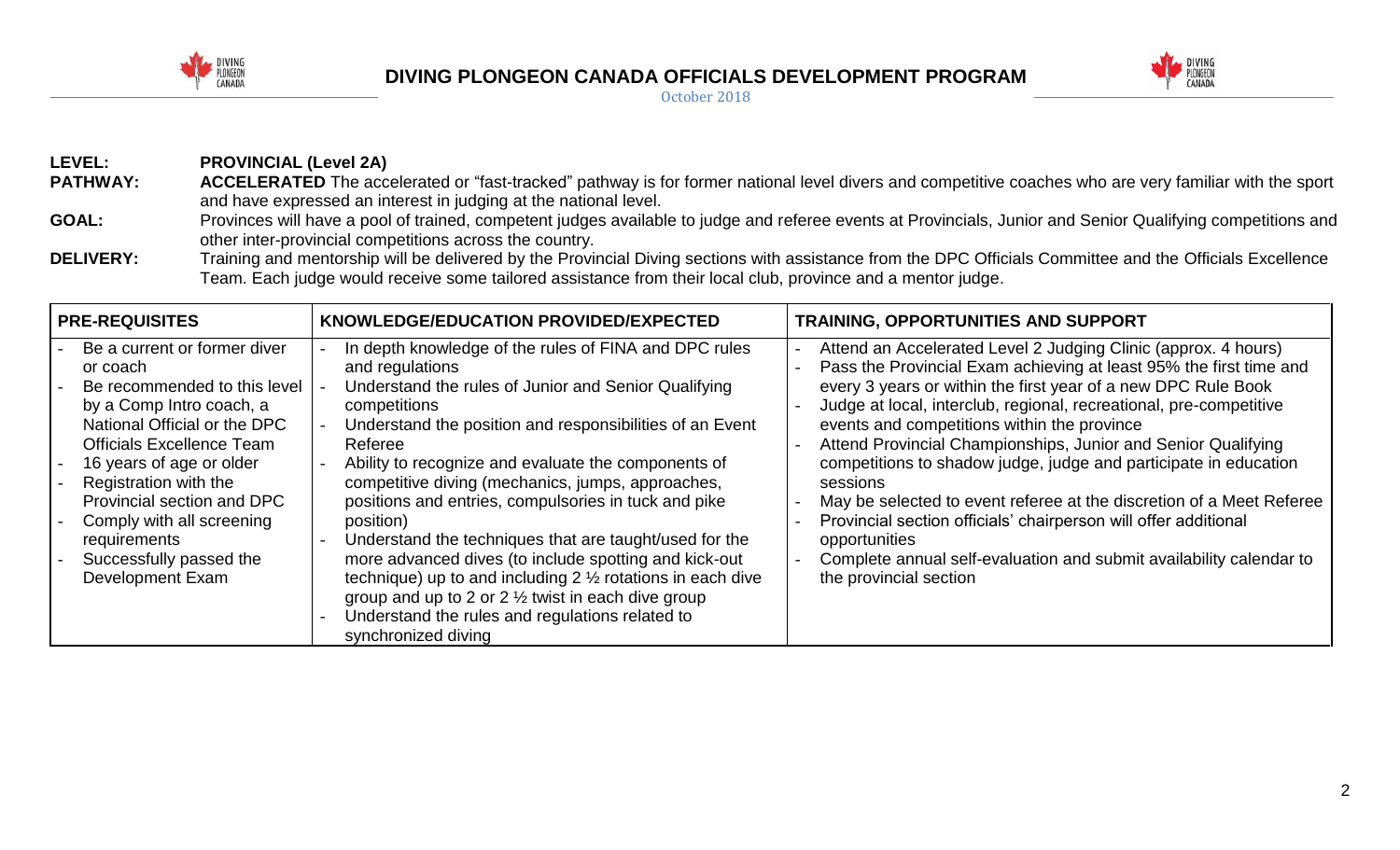

## **DIVING PLONGEON CANADA OFFICIALS DEVELOPMENT PROGRAM** October 2018



**LEVEL***:* **PROVINCIAL (Level 2B) PATHWAY:** TRADTIONAL The traditional pathway is for judges who have completed all the requirements of Level 1 and have no diving or coaching experience GOAL: Provinces will have a pool of trained, competent judges available to judge and referee events at Provincials, Junior and Senior Qualifying competitions and other inter-provincial competitions across the country.

DELIVERY: Training and mentorship be delivered by the Provincial Diving sections with assistance from National level judges and the DPC Officials Committee. Each province would tailor the program to its sport development needs. Local national level officials will offer clinics and mentorship.

| <b>PRE-REQUISITES</b>                                                                                                                                                                                                                       | KNOWLEDGE/EDUCATION PROVIDED/EXPECTED                                                                                                                                                                                                                                                                                                                                                                                                                                                                                                                                                                                                                                                                                                                                                                                                                  | <b>TRAINING, OPPORTUNITIES AND</b><br><b>SUPPORT</b>                                                                                                                                                                                                                                                                                                                                                                                                                                                                            | <b>ACTIVITIES</b>                                                                                                                                                                                                                                                                                             |
|---------------------------------------------------------------------------------------------------------------------------------------------------------------------------------------------------------------------------------------------|--------------------------------------------------------------------------------------------------------------------------------------------------------------------------------------------------------------------------------------------------------------------------------------------------------------------------------------------------------------------------------------------------------------------------------------------------------------------------------------------------------------------------------------------------------------------------------------------------------------------------------------------------------------------------------------------------------------------------------------------------------------------------------------------------------------------------------------------------------|---------------------------------------------------------------------------------------------------------------------------------------------------------------------------------------------------------------------------------------------------------------------------------------------------------------------------------------------------------------------------------------------------------------------------------------------------------------------------------------------------------------------------------|---------------------------------------------------------------------------------------------------------------------------------------------------------------------------------------------------------------------------------------------------------------------------------------------------------------|
| Active Development judge for<br>at least one (1) year<br>17 years of age or older<br>Registration with the<br>Provincial section and DPC<br>Comply with all screening<br>requirements<br>Successfully passed the<br><b>Development Exam</b> | In depth knowledge of the rules of FINA and DPC rules<br>and regulations<br>Understand the rules of Junior and Senior Qualifying<br>competitions<br>Understand the position and responsibilities of an Event<br>Referee<br>Ability to recognize and evaluate the basics of competitive<br>diving (mechanics, jumps, approaches, positions and<br>entries, compulsories in tuck and pike position)<br>Understand the techniques that are taught/used for the<br>more advanced dives (to include spotting and kick-out<br>technique) up to and including $2\frac{1}{2}$ rotations in each dive<br>group and up to 2 or $2\frac{1}{2}$ twist in each dive group<br>Understand what synchronized diving is and know the<br>rules and regulations related to it<br>Solid understanding of techniques required for take-off,<br>flight, and entry positions. | Attend a Level 2 Judging Clinic<br>(approx. 12 hours total)<br>Attend and judge at local,<br>interclub, regional, recreational,<br>pre-competitive events and<br>competitions within the province<br>Attend Provincial Championships,<br>Junior and Senior Qualifying<br>competitions to shadow judge,<br>judge and participate in education<br>sessions<br>May be selected to event referee<br>at the discretion of the Meet<br>Referee<br>Provincial section officials'<br>chairperson will offer additional<br>opportunities | Pass the Provincial Exam,<br>achieving at least 95%<br>every 3 years or within the<br>first year of a new DPC<br><b>Rule Book</b><br>Judge at least 1000 dives<br>per season at Novice,<br>Junior or Senior Qualifying<br>competitions or Provincial<br>Championships.<br>Complete annual self-<br>evaluation |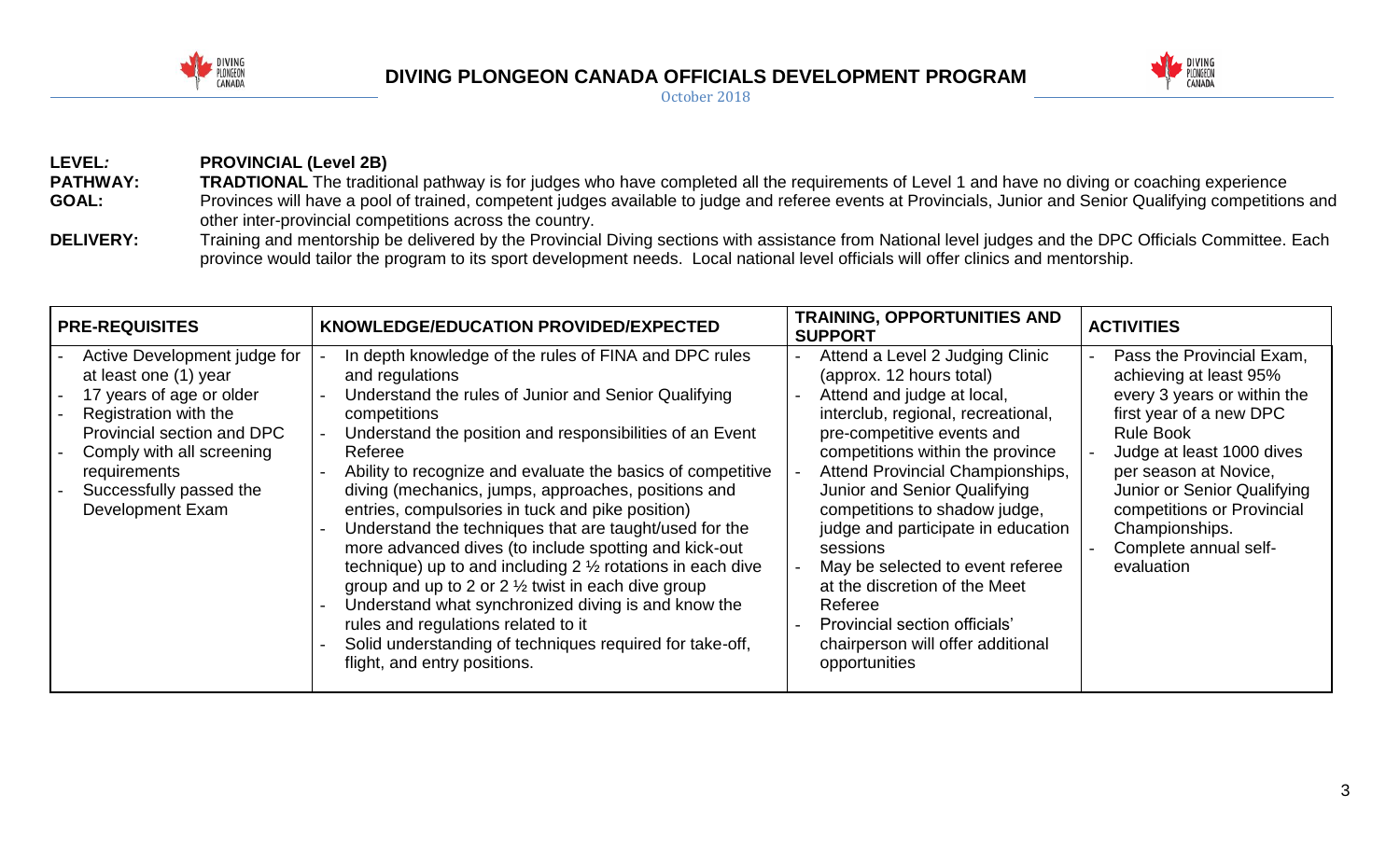

# **DIVING PLONGEON CANADA OFFICIALS DEVELOPMENT PROGRAM**



October 2018

## **LEVEL: NATIONAL APPRENTICE (Level 3)**

- GOAL: DPC and the Provinces will have a pool of trained and competent judges who can judge at Provincials, Junior and Senior Qualifying competitions and other inter-provincial events. These judges have been identified and are preparing to be the future of our National roster.
- DELIVERY: There will be shared responsibility for the development of the National Apprentice. Financial support will be required from the Province and mentoring and development guidance will be provided by the Evaluations Team. Please refer to the National Apprentice Program document for more information.

| <b>PRE-REQUISITES</b>                                                                                                                                                                                                                                                                                                                                                                                       | KNOWLEDGE/EDUCATION PROVIDED/EXPECTED                                                                                                                                                                                                                                                                                                                                                                                                                                                                                                                                                                                                                                                                                                                                                                                                                                        | <b>APPRENTICESHIP ACTIVITIES</b>                                                                                                                                                                                                                                                                                                                                                                                                                                                                                                                                                                                                                                                                                                                                                                                                                                                                                                                       |
|-------------------------------------------------------------------------------------------------------------------------------------------------------------------------------------------------------------------------------------------------------------------------------------------------------------------------------------------------------------------------------------------------------------|------------------------------------------------------------------------------------------------------------------------------------------------------------------------------------------------------------------------------------------------------------------------------------------------------------------------------------------------------------------------------------------------------------------------------------------------------------------------------------------------------------------------------------------------------------------------------------------------------------------------------------------------------------------------------------------------------------------------------------------------------------------------------------------------------------------------------------------------------------------------------|--------------------------------------------------------------------------------------------------------------------------------------------------------------------------------------------------------------------------------------------------------------------------------------------------------------------------------------------------------------------------------------------------------------------------------------------------------------------------------------------------------------------------------------------------------------------------------------------------------------------------------------------------------------------------------------------------------------------------------------------------------------------------------------------------------------------------------------------------------------------------------------------------------------------------------------------------------|
| 18 years old or older<br>Commitment, skill and<br>appropriate conduct<br>demonstrated to be part of<br>the national roster<br>Registration with the<br>Provincial section and DPC<br>Comply with all screening<br>requirements<br>Readiness and selection will<br>be determined by the DPC<br><b>Excellence Team</b><br>Candidates must pass the<br>National Entrance Exam by<br>obtaining no less than 95% | In-depth knowledge of the rules of FINA and DPC<br>Knowledge of the trends in the national diving scene<br>Knowledge of the technical goals and objectives of DPC<br>Ability to judge dives at the Junior Elite and Junior<br>Development National level, with a solid understanding of<br>the techniques required on take-off, flight, spotting, kick-out<br>and entry into the water for both springboard and platform<br>Ability to judge and referee synchronized diving<br>Understand the techniques required for the most advanced<br>optionals (3 1/2 or more somersaults, pike rotations in back<br>spinning $2\frac{1}{2}$ 's, 2 or more twists, and armstands)<br>In-depth knowledge of the position and responsibilities of an<br>Event Referee<br>Understand the role and responsibilities of a Meet Referee in<br>Canada for the various levels of competition. | Pass the National Maintenance or FINA Exam with 95% every<br>year.<br>It is recommended to attend 1 National Championship/<br>International event each season to shadow judge and participate<br>in education sessions<br>Attend the National Judges Symposium at least once in 2 years<br>Judge at local, interclub, regional, recreational, pre-competitive<br>events and competitions within the province<br>Attend Provincial Championships, Junior and Senior Qualifying<br>competitions to shadow judge, judge and participate in education<br>sessions<br>Provincial section officials' chairperson will offer additional<br>opportunities in partnership with the DPC Excellence Team<br>Complete annual self-evaluation and submit selection availability<br>each season to the National Officials Committee<br>Coordinate an annual activity plan in partnership with DPC staff,<br>provincial officials' chairperson and designated mentors |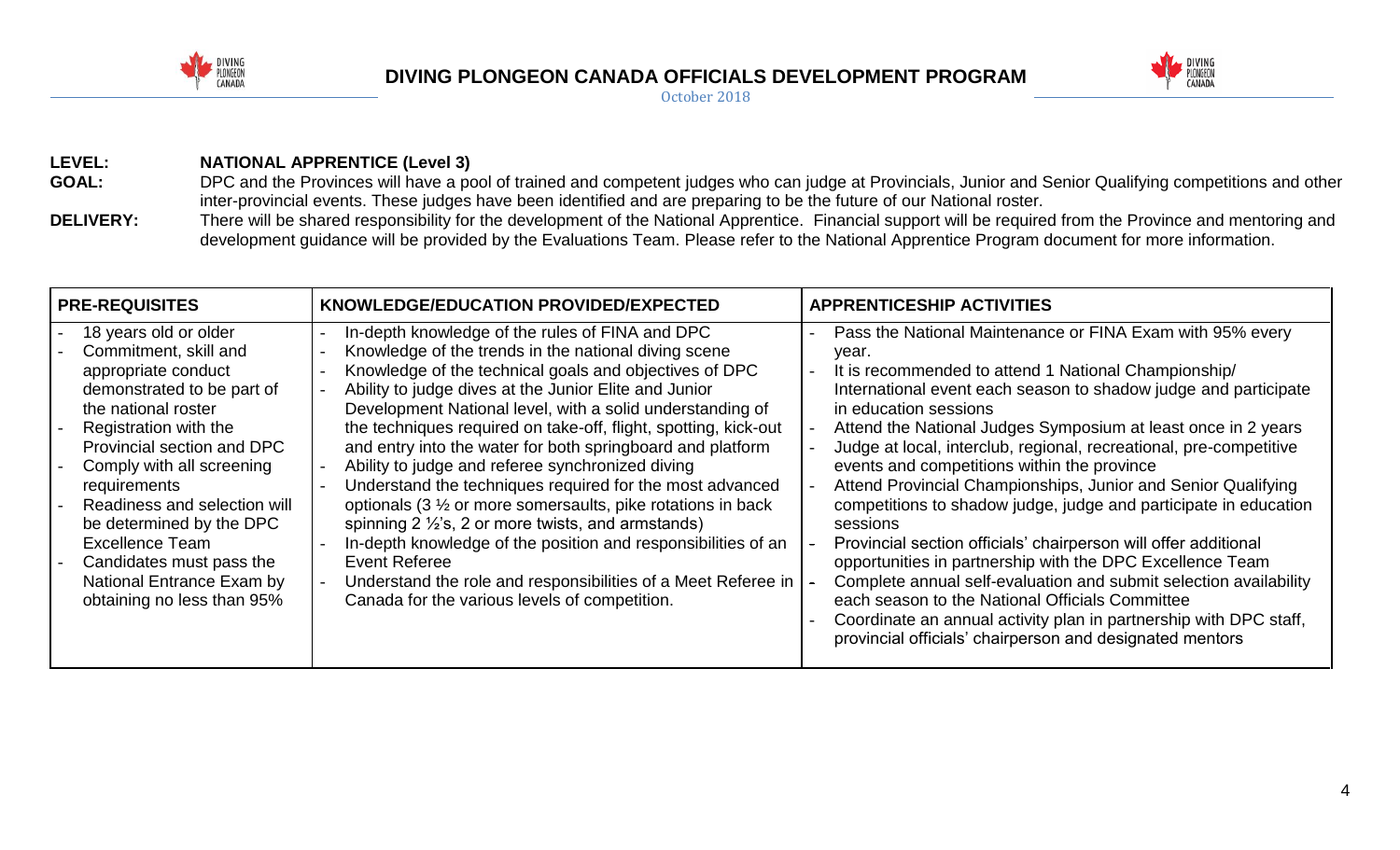

## **DIVING PLONGEON CANADA OFFICIALS DEVELOPMENT PROGRAM** October 2018



**LEVEL: NATIONAL (Level 4)** GOAL: DPC and the Provinces will have a pool of trained, competent judges available to judge and referee events at Provincials, Junior and Senior Qualifying competitions, National Championships, Canada Games, special trial competitions and other events. **DELIVERY:** Training and mentorship is delivered by the National Officials Committee in partnership with the Evaluations Team and the DPC Staff. Provincial sections are encouraged to support judges at this level to attend various other competitions and events.

| <b>PRE-REQUISITES</b>                                                                                                                                                                                                                                                                                                    | KNOWLEDGE/EDUCATION PROVIDED/EXPECTED                                                                                                                                                                                                                                                                                                                                                                                                                                                                                                                                                                                                                                                                                                                                                                                                          | <b>TRAINING, OPPORTUNITIES AND</b><br><b>SUPPORT</b>                                                                                                                                                                                                                                                                                                                                                                                                                                                                                                                                                                                                                                                                                                                                                                 | <b>ACTIVITIES</b>                                                                                                                                                                                                                                                                                                                                                                                                                                                                                                                                                                                      |
|--------------------------------------------------------------------------------------------------------------------------------------------------------------------------------------------------------------------------------------------------------------------------------------------------------------------------|------------------------------------------------------------------------------------------------------------------------------------------------------------------------------------------------------------------------------------------------------------------------------------------------------------------------------------------------------------------------------------------------------------------------------------------------------------------------------------------------------------------------------------------------------------------------------------------------------------------------------------------------------------------------------------------------------------------------------------------------------------------------------------------------------------------------------------------------|----------------------------------------------------------------------------------------------------------------------------------------------------------------------------------------------------------------------------------------------------------------------------------------------------------------------------------------------------------------------------------------------------------------------------------------------------------------------------------------------------------------------------------------------------------------------------------------------------------------------------------------------------------------------------------------------------------------------------------------------------------------------------------------------------------------------|--------------------------------------------------------------------------------------------------------------------------------------------------------------------------------------------------------------------------------------------------------------------------------------------------------------------------------------------------------------------------------------------------------------------------------------------------------------------------------------------------------------------------------------------------------------------------------------------------------|
| 18 years old or older<br>Registration with the<br>Provincial section and DPC<br>Comply with all screening<br>requirements<br>Successful completion of the<br><b>National Apprentice Program</b><br>OR<br>Approval from the National<br>Officials Committee if an<br>application for "Return to<br>Judging" is submitted. | In-depth knowledge of the rules of FINA and DPC<br>Knowledge of the trends in the national and<br>international diving scene<br>Knowledge of the technical goals and objectives of<br>DPC<br>Ability to judge dives at the Junior and Senior<br>national level, with a solid understanding of the<br>techniques required on take-off, flight, spotting,<br>kick-out and entry into the water for both<br>springboard and platform<br>Ability to judge and referee synchronized diving<br>Understand the techniques required for the most<br>advanced optionals ( $3\frac{1}{2}$ or more somersaults, pike<br>rotations in back spinning $2\frac{1}{2}$ 's, 2 or more twists,<br>and armstands)<br>Ability to fulfill the role and responsibilities of an<br>Event Referee and Meet Referee in Canada for the<br>various levels of competition. | Attend local, interclub, regional,<br>recreational, pre-competitive events<br>and competitions within the province<br>Attend Provincial Championships,<br>Junior and Senior Qualifying<br>competitions to, judge and lead or<br>participate in education sessions<br>Eligible to be selected for National<br>Championships, Canada Games,<br>special trial competitions, assessment<br>camps and other events<br>Attend the annual National Judges<br>Symposium<br>At the discretion of the Excellence<br>Team, attend international events to<br>shadow judge and take part in<br>education sessions.<br>Provincials section officials'<br>chairperson will offer additional<br>opportunities<br>Eligible to be selected as a meet<br>referee for Junior and Senior Qualifying<br>competitions and national events. | Pass the National<br>Maintenance and FINA Exam<br>with 95% every year.<br>Attendance at 1 National<br>Championship each season<br>to judge and participate in<br>education sessions<br>Judge at least 1000 dives per<br>season at various<br>competitions at the junior and<br>senior level.<br>Eligible to be a member<br>and/or vote for the Domestic<br><b>Officials Committee</b><br>Eligible to conduct<br>Development and Provincial<br>judging clinics<br>Complete annual self-<br>evaluation and submit<br>selection availability each<br>season to the National<br><b>Officials Committee</b> |